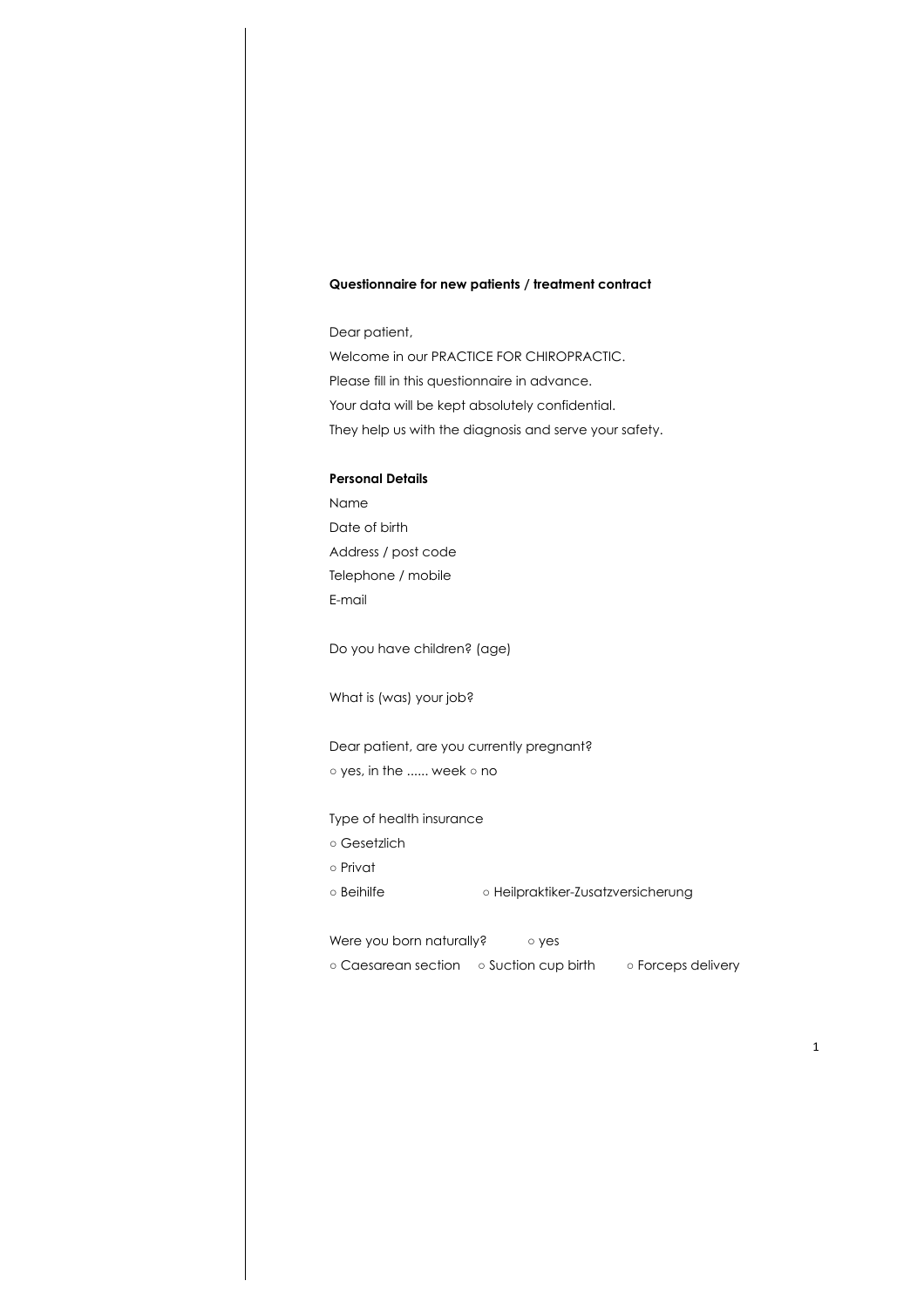| What health problems do you currently have?<br>How long have you had these symptoms?<br>Have you ever had these symptoms before?<br>o the first time<br>o regularly<br>o yes<br>The complaint started $\circ$ suddenly $\circ$ gradually<br>Have you already been treated? o doctor o alternative practitioner<br>Was there a diagnosis?<br>Are there x-ray / CT / MRI images?<br>o yes from:<br>$\circ$ no<br>(month, year)<br>Do you take any medication regularly? (If so, what and for what?)<br><b>General medical history</b><br>Have you had any accidents (car, ski, sledge ), fractured bones, surgeries, |  |  |
|--------------------------------------------------------------------------------------------------------------------------------------------------------------------------------------------------------------------------------------------------------------------------------------------------------------------------------------------------------------------------------------------------------------------------------------------------------------------------------------------------------------------------------------------------------------------------------------------------------------------|--|--|
|                                                                                                                                                                                                                                                                                                                                                                                                                                                                                                                                                                                                                    |  |  |
|                                                                                                                                                                                                                                                                                                                                                                                                                                                                                                                                                                                                                    |  |  |
|                                                                                                                                                                                                                                                                                                                                                                                                                                                                                                                                                                                                                    |  |  |
|                                                                                                                                                                                                                                                                                                                                                                                                                                                                                                                                                                                                                    |  |  |
|                                                                                                                                                                                                                                                                                                                                                                                                                                                                                                                                                                                                                    |  |  |
|                                                                                                                                                                                                                                                                                                                                                                                                                                                                                                                                                                                                                    |  |  |
|                                                                                                                                                                                                                                                                                                                                                                                                                                                                                                                                                                                                                    |  |  |
|                                                                                                                                                                                                                                                                                                                                                                                                                                                                                                                                                                                                                    |  |  |
| hospital stays?                                                                                                                                                                                                                                                                                                                                                                                                                                                                                                                                                                                                    |  |  |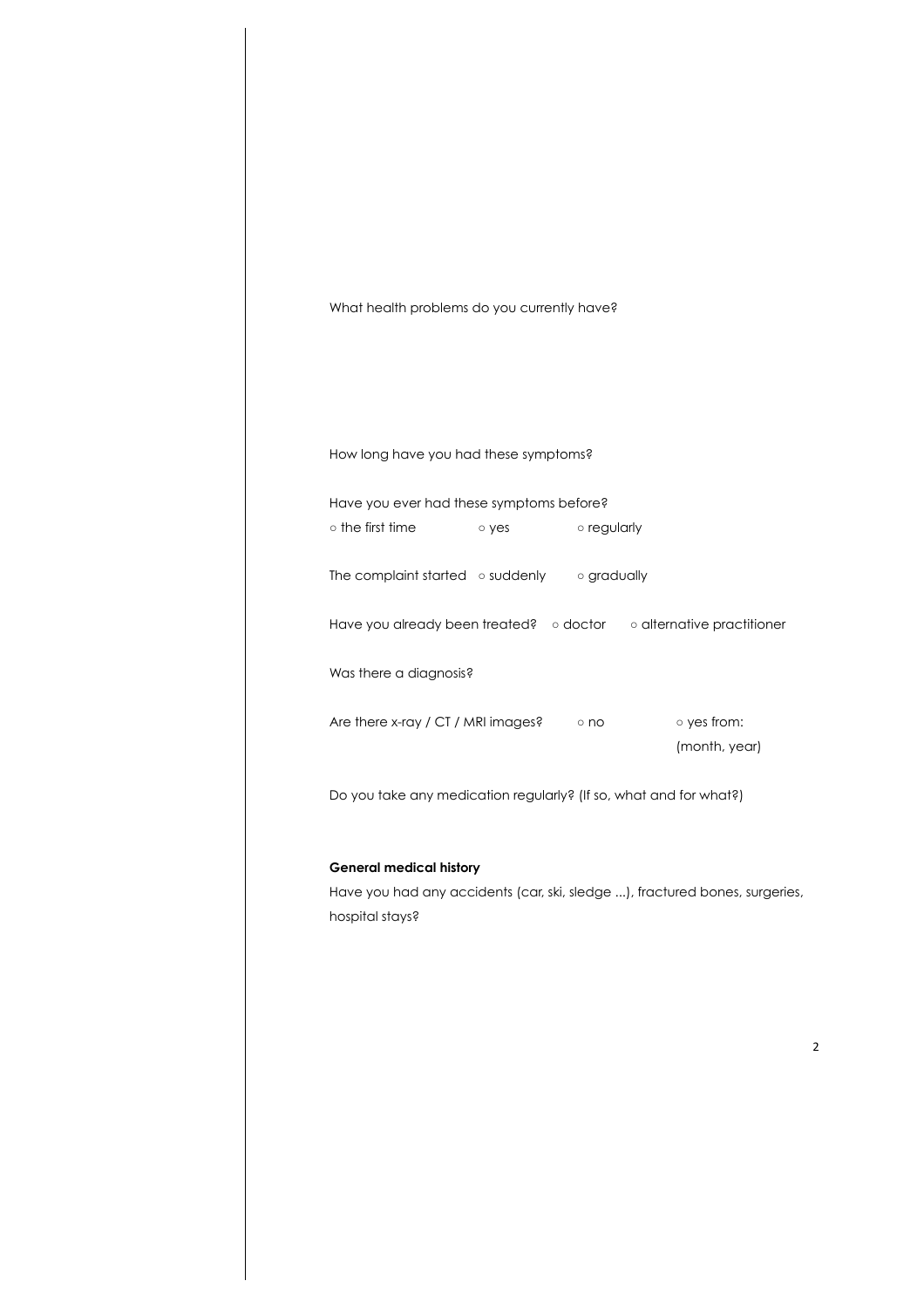Have you had any of the following complaints in the past six months?

| ○ TMJ problems                      | o cardiac arrhythmia | ⊙ Asthma               |
|-------------------------------------|----------------------|------------------------|
| $\circ$ dizziness                   | o migraines          | $\circ$ tinnitus       |
| ○ metabolic disorders / indigestion |                      | opsychiatric disorders |

# **Lifestyle habits**

Do you exercise regularly? If yes, what sport and how often? o yes, and <sup>o</sup> no Do you sleep well? 
o yes

o no Preferred sleeping position <br>
○ back booked back booked back booked back booked back booked back booked back booked back booked back booked b ○ right side ○ left side Are you (did you) wearing a dental splint or braces? ono oves Are you (did you) carrying an orthopedic raised shoe? ono oves How do you rate your current state of health on a scale from 1 to 10 ? bad 1 2 3 4 5 6 7 8 9 10 very good